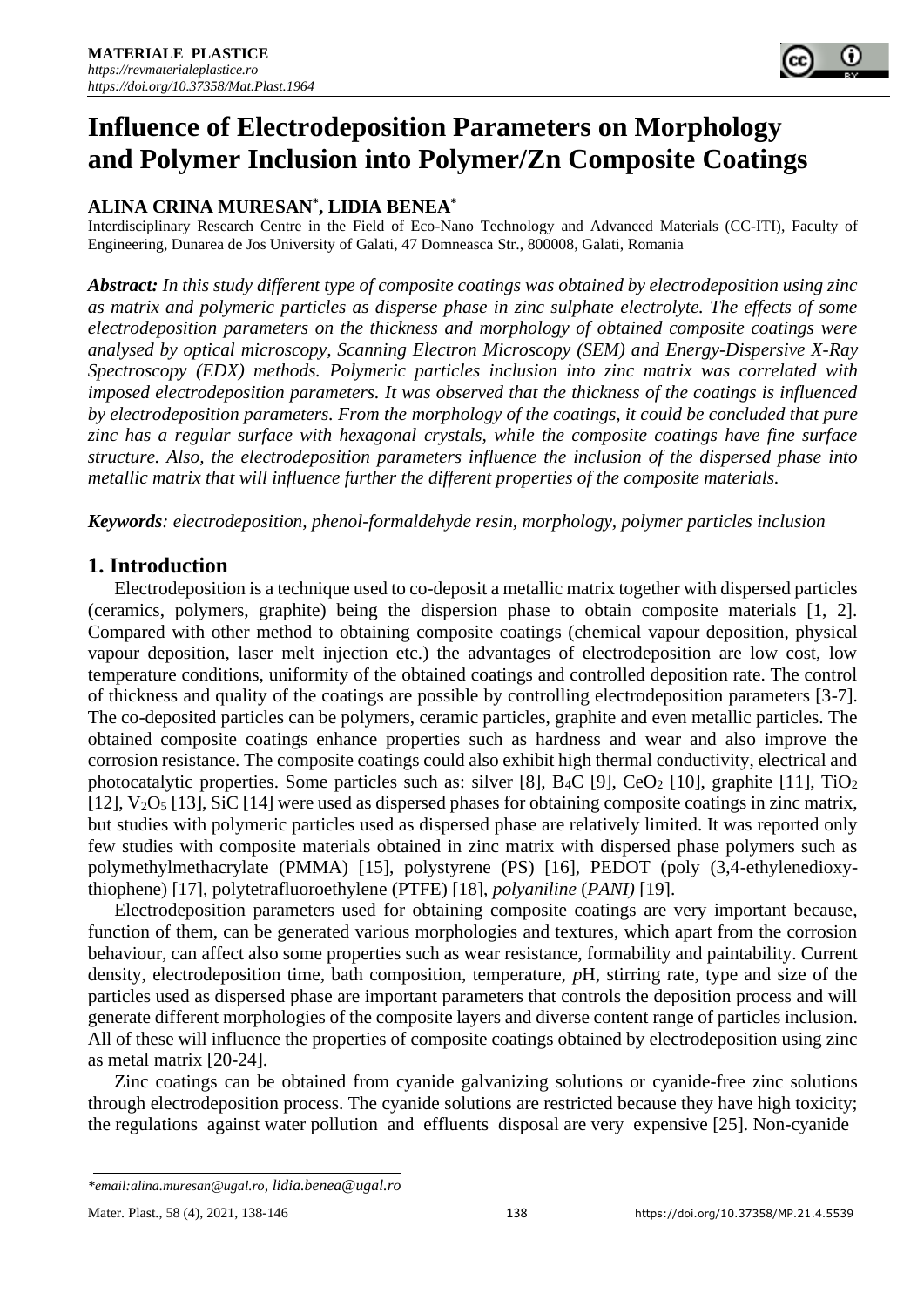solutions can be medium acid solutions (using sulphate or chloride anions) and alkali-zincate solutions [26]. Sulphate anions is used often because its relatively low cost, safety features and pollution control characteristics [27-29]. Utilization of additives in zinc electrodeposition was reported since 1907 and usually were used organic compounds. They improve the properties of the coatings (brightness, stress, grain size, smoothness) and enhance the operating performance (cathodic polarization, decreasing power consumption and increasing cathodic current efficiency). The most used additives are glue, gelatine, gum arabic, cetyltrimethylammonium bromide (CTAB), ethyl vanillin (EV), thiourea, dextrin, glycine and other organic additives, but they are environmental unfriendly because have lower thermal and chemical stability and high toxicity [30-34].

In the present work, we investigate the influence of some electrodeposition parameters such as current density, time of electrodeposition, content of phenol-formaldehyde resin used as dispersed phase in sulphate electrolyte bath on the thickness of composite layers, the morphology of composite coatings and polymer particles inclusion into zinc matrix. Phenol-formaldehyde resin (type novolac with commercial name RESITAL 6358/1 synthesized by Hüttenes - Albertus Group, Germany) used as dispersed phase is a thermo reactive polymer, that becomes plastic and insoluble by increasing temperature. Surfactants or additives were not used in the zinc sulphate electrolyte because they could react with resin particles and give wrong information about morphology, texture and inclusion of polymeric particles into zinc matrix.

# **2. Materials and methods**

#### **2.1. Preparation of pure zinc and polymer/zinc composite coatings**

Pure zinc coatings were obtained on low-carbon steel substrate (DC04) from electrolyte solution with the following composition:  $310 \text{ g/L}$  ZnSO<sub>4</sub> x  $7H_2O$ ;  $75 \text{ g/L}$  Na<sub>2</sub>SO<sub>4</sub> x  $10H_2O$ ;  $30 \text{ g/L}$  Al<sub>2</sub>(SO<sub>4</sub>)<sub>3</sub> x 18H<sub>2</sub>O. Sulphate electrolyte was preferred because has higher cathodic potential than zinc chloride electrolyte. By adding sodium sulphate, it is increased the conductivity of electrolyte solution. Aluminium sulphate was used to stabilize the *p*H of the solution at a value of 3.8 and to obtain more shinning coatings. The electrodeposition was carried out at room temperature under the cathodic current density of 40mA·cm<sup>-2</sup> and 50mA·cm<sup>-2</sup> for 30 min and 60 min. The stirring rate to keep a homogenous dispersion was optimised at 800 rpm. As anode material it was used the zinc metal plate with 99.99% purity and activated each time by immersing in 10 % HCl followed by distillate water wash. As cathode material (support for electrodeposited coatings) was used low-carbon steel plates (DC04).

To obtain the composite coatings in electrolytic bath was added 10 g/L and 25 g/L phenolformaldehyde resin particles with mean diameter size of 0.1 - 5.0 μm, maintaining the same parameters for electrodeposition used for obtaining of pure zinc coatings. Surfactants or additives were not used in the zinc sulphate electrolyte because they could react with resin particles and give wrong information about morphology and properties of new composite materials. The resin was molecular weight between 3392-3816 g/mol; melting point 70-80°C; free phenol <1%; water content < 0.5%. The phenol – formaldehyde resin used as dispersed phase is not esterified.

There were obtained samples of pure zinc coatings and composite materials with different parameters for electrodeposition (current density, time for electrodeposition, content of dispersed phase into electrolytic bath), other parameters being constant. The samples obtained were submitted to experimental characterization. The symbols presented in Table 1 are used for tested samples.

| $\sim$ which is a set of the state of the set of the set of $\sim$ |                                                                                    |  |  |  |
|--------------------------------------------------------------------|------------------------------------------------------------------------------------|--|--|--|
| <b>Samples</b>                                                     | Type of coatings and electrodeposition parameters                                  |  |  |  |
|                                                                    | pure zinc coatings obtained at 40 mA $\cdot$ cm <sup>-2</sup> ,                    |  |  |  |
|                                                                    | time for electrodeposition 60 min                                                  |  |  |  |
| S2                                                                 | pure zinc coatings obtained at 50 mA $\cdot$ cm <sup>-2</sup> ,                    |  |  |  |
|                                                                    | time for electrodeposition 30 min                                                  |  |  |  |
| S3                                                                 | composite coatings obtained at 40 mA·cm <sup>-2</sup> , time for electrodeposition |  |  |  |
|                                                                    | 60 min, $10 \text{ g/L}$ phenol-formal dehyde resin into electrolyte solution      |  |  |  |

| Table 1. Symbols of samples used for testing |  |
|----------------------------------------------|--|
|----------------------------------------------|--|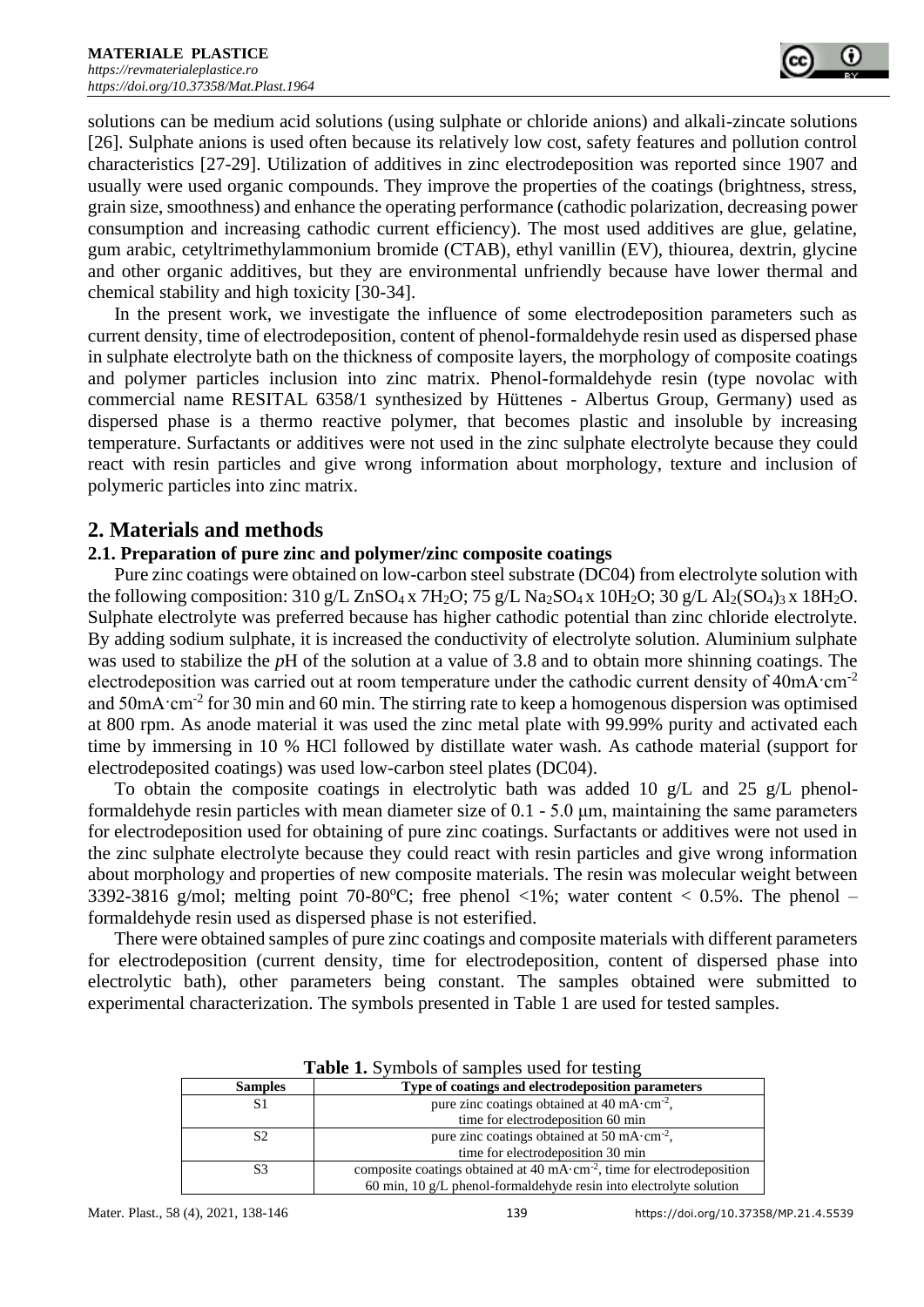

| S4 | composite coatings obtained at 50 mA $\cdot$ cm <sup>-2</sup> , time for electrodeposition |  |
|----|--------------------------------------------------------------------------------------------|--|
|    | 30 min, 10 $g/L$ phenol-formal dehyde resin into electrolyte solution                      |  |
| S5 | composite coatings obtained at 40 mA $\cdot$ cm <sup>-2</sup> , time for electrodeposition |  |
|    | 60 min, $25 \text{ g/L}$ phenol-formal dehyde resin into electrolyte solution              |  |
| S6 | composite coatings obtained at 50 mA $\cdot$ cm <sup>-2</sup> , time for electrodeposition |  |
|    | 30 min, $25 \text{ g/L}$ phenol-formaldehyde resin into electrolyte solution               |  |

#### **2.2. Characterization of the coatings**

#### **2.2.1. Thickness of the coatings**

The thicknesses of pure zinc and polymer/zinc composite coatings were evaluated in cross sections of the samples by optical microscopy using a Reichert-Jung optic microscope.

#### **2.2.2. Morphology of the coatings and polymer particles inclusion**

The morphology of the coating surfaces and polymeric particles inclusion into zinc matrix were evaluated by scanning electron microscopy and energy-dispersive X-ray spectroscopy using a scanning electron microscope type JEOL JSM-T220A. The polymeric particles inclusion into zinc matrix was evaluated on the composite coatings surface using EDX chemical analyses. The phenol-formaldehyde resin contains hydrogen, oxygen and carbon. The presence of hydrogen cannot be determined because it has a very small atomic weight, oxygen could be provided from polymer and from zinc oxide on the surfaces. So that the average content of unit molecular weight of polymer from hybrid coatings was calculated using the average content of carbon.

# **3. Results and discussions**

#### **3.1. Thickness of the coatings**

The thickness of pure zinc and polymer/zinc composite coatings are presented in Figures 1 and 2.



**Figure 1.** The cross - sectional images obtained with the optical microscope show the thickness of the pure zinc coatings  $(X 500)$ 

From Figure 1 it could be observed that the thickness of zinc coatings obtained at current density of 50 mA·cm<sup>-2</sup> during 30 min (57.19 μm) are higher than the thickness obtained at 40 mA·cm<sup>-2</sup> during 60min of electrodeposition (32.57 μm).

The thickness of polymer/zinc composite coatings has values between 25.89 μm (S3) and 60.35 μm (S5). It could be observed that by increasing the polymeric particles content into electrolyte solution from  $10g/L$  to  $25g/L$  at 40 mA·cm<sup>-2</sup> the thickness of the coatings is increasing from 25.89 µm to 60.35 μm, but at 50 mA·cm<sup>-2</sup> the thickness of the coatings is decreasing from 58.21 μm to 47.73 μm. This decrease of thickness of the composite coatings at same current density, same electrodeposition time and increase the content of the polymer particles in electrolyte solution could be explained by the grain refinement of coatings in the presence of polymeric particles and polymeric filling of the space between zinc crystals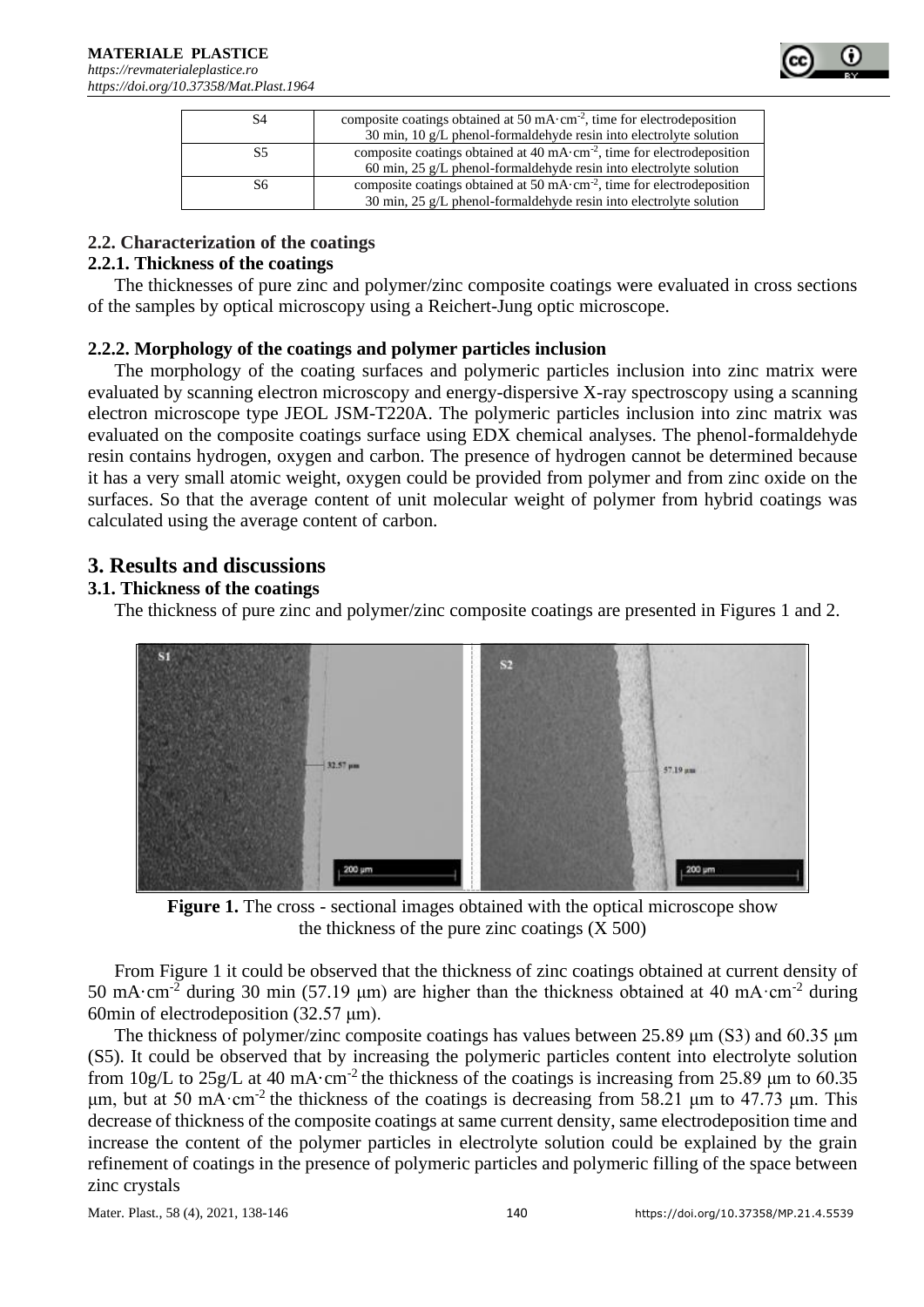

**Figure 2.** The cross - sectional images obtained with the optical microscope show the thickness of the composite coatings  $(X 500)$ 

#### **3.2.2. Morphology of the coatings and polymer particles inclusion**

Figures 3 - 5 shows the morphological aspects of pure zinc and polymer/zinc composite coatings using scanning electron microscopy.



**Figure 3**. SEM surface morphology of pure zinc coatings (x 3500)

From scanning electron microscopy micrographs of the pure zinc coatings, it could be observed that the electrodeposits appear sufficiently well distributed, compact and continuous. SEM image for S1 sample is in the form of irregular arrangement of compact, thin hexagonal crystals having certain degree of orientation perpendicular to the substrate surface. The SEM image of S2 sample shows random distribution of laminated thin hexagonal platelets. From SEM image of S2 sample it could be observed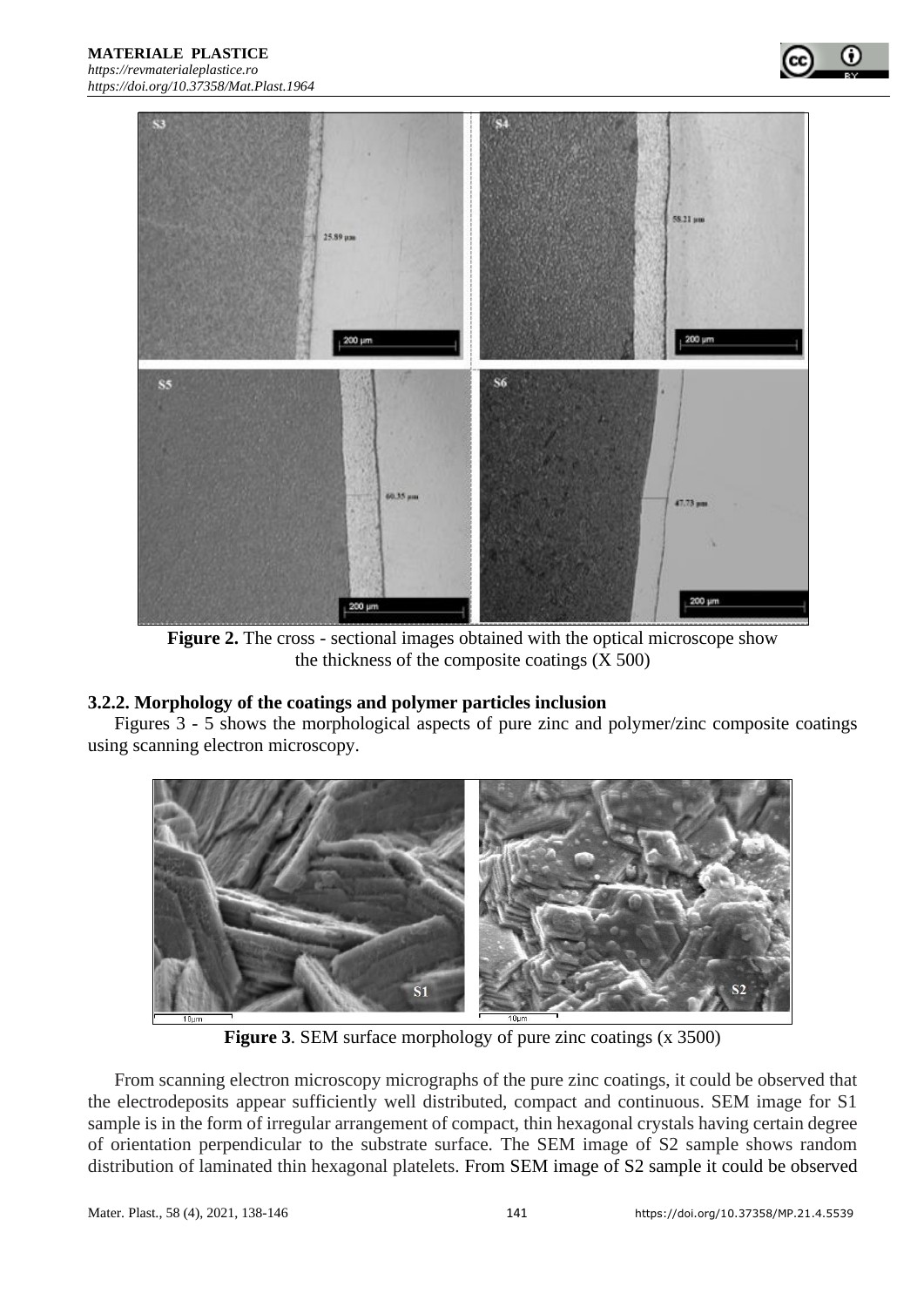

spheroid forms with different diameter that probably are provided from the hydrogen bubbles that could appear with increasing of the current density. At higher current density the rate of deposition and coatings build-up are faster and at smaller current density the rate of nucleation sites is lower, the zinc platelets are bigger in order to cover the whole surface of the substrate.



**Figure 4**. SEM surface morphology of polymer/zinc composite coatings obtained with 10 g/L of polymer particles into electrolyte solution (x 3500)



**Figure 5**. SEM surface morphology of polymer/zinc composite coatings obtained with 25 g/L of polymer particles into electrolyte solution (x 3500)

From the SEM images of composite materials (Figures 4 and 5) it could be observed that in the presence of polymeric particles appears grain refinement of the surfaces, because the polymeric particles included into zinc matrix have a catalytic effect to increase the zinc nucleation sites and inhibition effect on metal crystals growth. In the presence of phenol-formaldehyde resin particles the zinc crystals become finely crystalline because the polymeric particles disorder the hexagonal crystals of zinc.

The inclusion of polymeric particles into metallic zinc matrix influences the growth of zinc crystals such that it brought about a reduction in the crystallite size. The phenol-formaldehyde resin particles included into the deposited coatings increase the rate of nucleation and inhibited the growth of zinc crystals resulting finally a more fine-grained composite deposit.

Figures 6 and 7 presents the X-ray mapping of zinc, carbon and oxygen for samples S4 and S6 in order to evaluate the uniformity of the polymeric particles inclusion into metallic matrix. From the spatial distribution of elements (zinc, carbon and oxygen) resulted from composite materials it was observed that the coatings obtained are uniform having even an uniform element distribution on the surface.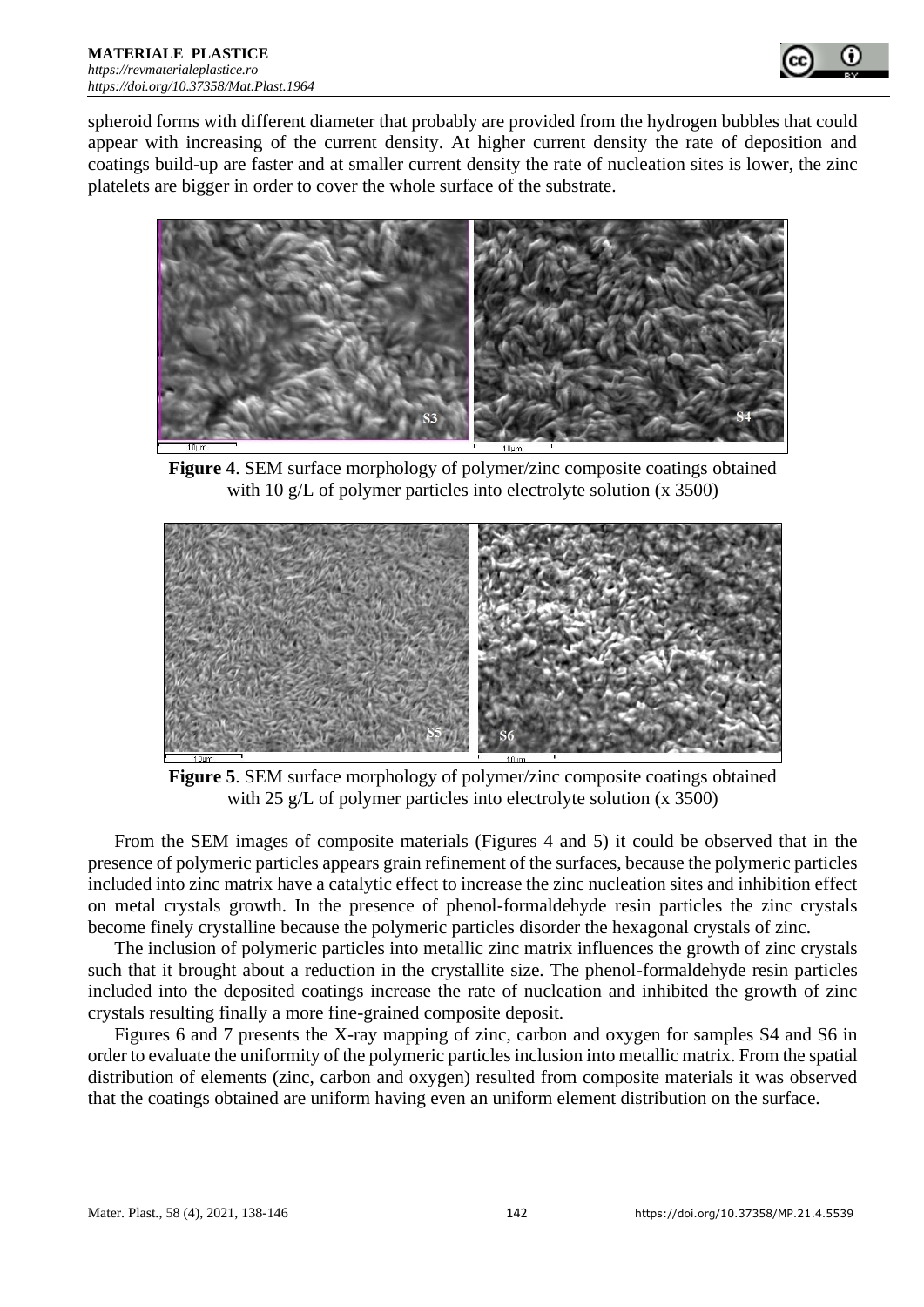

**Figure 6**. SEM-EDX mapping of zinc, carbon and oxygen for sample S4 (x 2000)



**Figure 7.** SEM-EDX mapping of zinc, carbon and oxygen for sample S6 (x 3500)

In order to evaluate the inclusion of polymeric particles into zinc matrix it was used EDX chemical analyses. The polymer used as dispersed phase to obtain composite materials contains hydrogen, oxygen and carbon. The average content of molecular mass unit of polymer from composite coatings was calculated using the average content of carbon, because the hydrogen has a very small atomic weight and cannot be determinate and oxygen could be provided from polymer and from zinc oxide on the surfaces. The average elemental (carbon, oxygen and zinc) composition of the coating samples and the inclusion of polymeric particles into zinc matrix calculated from carbon average content is given in the Table 2.

| <b>Sample</b>  | <b>Element</b> | Mean values of wt. % | <b>Inclusion of polymer particles</b><br>$wt. \%$ |
|----------------|----------------|----------------------|---------------------------------------------------|
| S1             | Zn             | 100.00               | 0.00                                              |
| S2             | Zn             | 100.00               | 0.00                                              |
|                |                | 38.26                |                                                   |
| S <sub>3</sub> |                | 6.60                 | 48.28                                             |
|                | Zn             | 55.14                |                                                   |
| S4             |                | 30.50                |                                                   |

**Table 2.** The average elemental composition of S1 - S6 samples from SEM-EDX analysis and inclusion of polymeric particles calculated from EDX data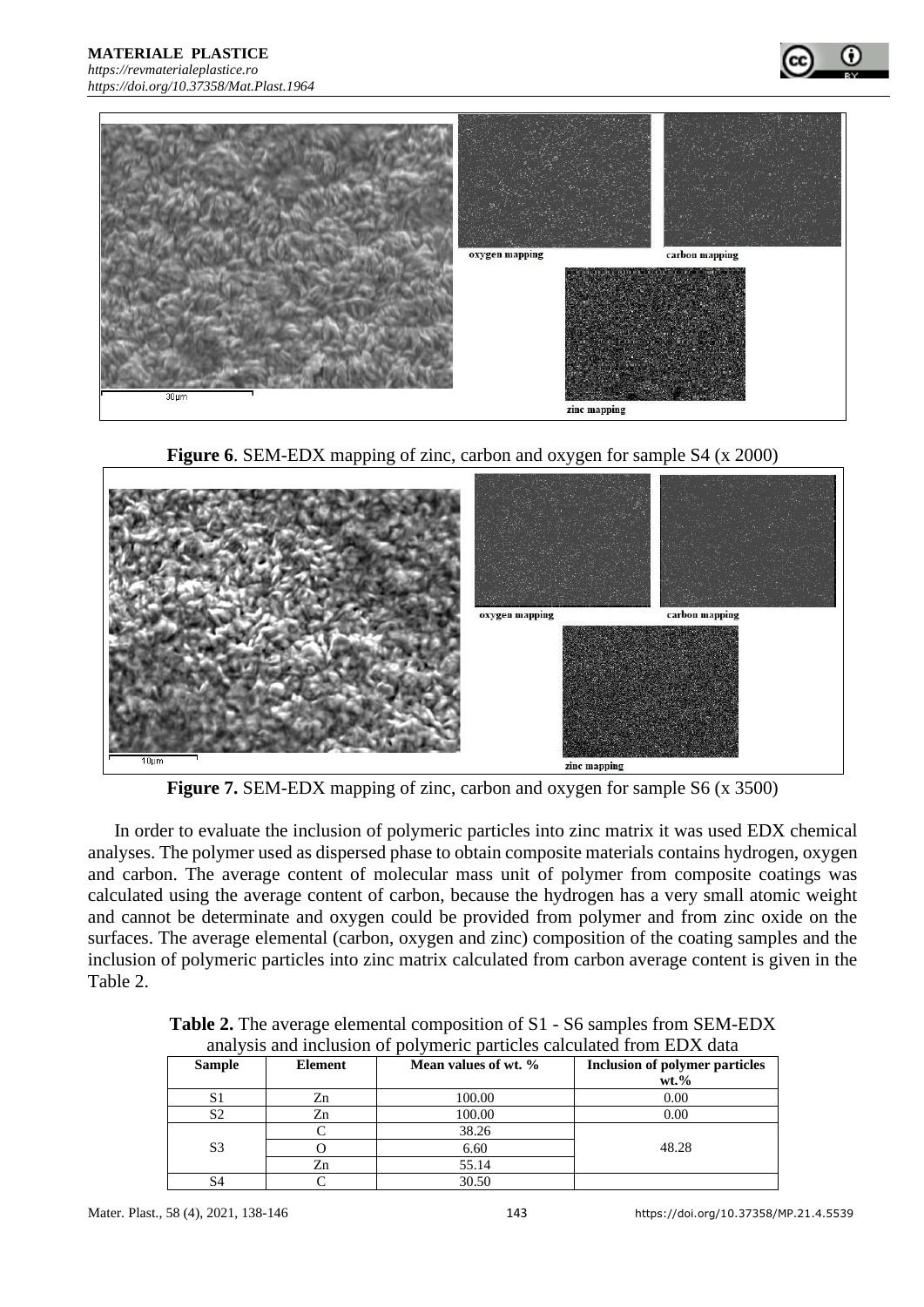|                |    | 5.45  | 38.48 |
|----------------|----|-------|-------|
|                | Zn | 64.05 |       |
| S <sub>5</sub> |    | 14.39 |       |
|                |    | 4.50  | 18.16 |
|                | Zn | 81.11 |       |
| S <sub>6</sub> |    | 29.07 |       |
|                |    | 5.60  | 36.68 |
|                | Zn | 65.33 |       |

From the values presented in the Table 2, the inclusion of polymeric particles into zinc matrix is ranged between 18.16% wt. and 48.28% wt. For samples obtained with 10g/L polymeric particles into electrolyte solution, the increase the current density from 40 mA $\cdot$ cm<sup>-2</sup> to 50 mA $\cdot$ cm<sup>-2</sup> and the decrease the time of electrodeposition from 60 min to 30 min results in a decrease of particles inclusion from 48.28% wt. to 38.48% wt. A higher decrease of polymeric particles inclusion is obtained at current density of 40 mA·cm<sup>-2</sup>, time for electrodeposition 60 min and 25 g/L polymeric particles into electrolyte solution. It could be concluded that by increasing the content of polymeric particles into electrolyte solution from 10 g/L to 25 g/L at a value of current density of 40 mA $\cdot$ cm<sup>-2</sup>, the inclusion of dispersed phase into metallic matrix was decreased about three times (from 48.28% wt. to 18.16% wt.). At 50 mA·cm<sup>-2</sup> the increase of polymeric particles into electrolyte solution results in a small variation of polymeric particles inclusion into zinc matrix (from 38.48% wt. to 36.68% wt.).

# **4. Conclusions**

Composite materials coatings were successfully electrodeposited using phenol-formaldehyde resin as dispersed phase and zinc as metallic matrix. For electrodeposition the surfactants or additives were not used.

Polymeric particles used as dispersed phase affect the electrodeposition process by modifying the coating thickness and the morphology of composite coatings obtained as compared with pure zinc coatings obtained at same electrodeposition parameters.

The pure zinc coatings obtained appear sufficiently well compact and continuous, while the composite material coatings obtained with polymeric particles appear with a grain refinement of the surface, because the polymeric particles included into zinc matrix have a catalytic effect in increasing of zinc nucleation sites and inhibition effect of metallic crystal growth. The phenol-formaldehyde resin particles are uniformly included into composite deposit by increasing the rate of nucleation and inhibition of the zinc crystals growth resulting finally a fine-grained composite deposit.

The electrodeposition parameters for obtaining composite material coatings influence the inclusion of polymeric particles into metallic matrix, which will affect further the properties of composite material coatings.

### **References**

1.WALSH, F.C., WANG, S., ZHOU, N., The electrodeposition of composite coatings: Diversity, applications and challenges, *Curr. Opin. Electrochem.,* 20, 2020, 8-19.

<https://doi.org/10.1016/j.coelec.2020.01.011>

2.WALSH, F.C., LEON, C.P., A review of the electrodeposition of metal matrix composite coatings by inclusion of particles in a metal layer: an established and diversifying technology, *Trans. IMF.*, 92, 2014, 83-98.<https://doi.org/10.1179/0020296713Z.000000000161>

3.BESHORE, A.C., FLORI, B.J., SCHADE, G., O'KEEFE, T.J., Nucleation and growth of zinc electrodeposited from acidic zinc solutions, *Appl. Electrochem.,* 17 (4), 1988, 765–772. <https://doi.org/10.1007/BF01007813>

4.SAIDI, R., ASHRAFIZADEH, F., RAEISSI, K., KHARAZIHA, M., Electrochemical aspects of zinc oxide electrodeposition on Ti6Al4V alloy, *Surf. Coat. Technol.,* 402, 2020, 126297. <https://doi.org/10.1016/j.surfcoat.2020.126297>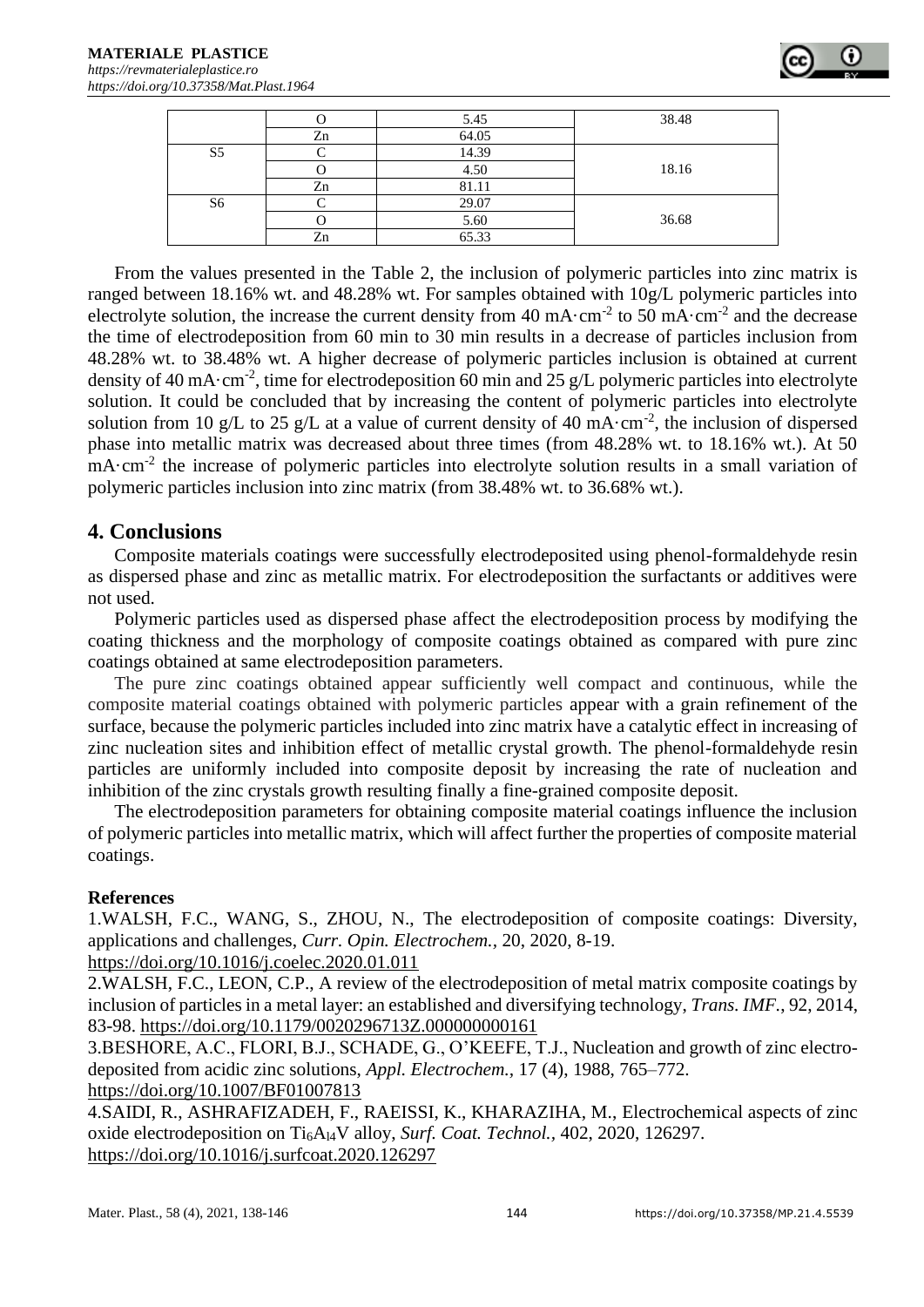5.RAGHAVENDRAA, C.R., BASAVARAJAPPAB, S., SOGALADC, I., SAUNSHI, V.K.K., Study on surface roughness parameters of nano composite coatings prepared by electrodeposition process, *Mater. Today*, 38 (5), 2021, 3110-3115.<https://doi.org/10.1016/j.matpr.2020.09.493>

6.JAIN, R., PITCHUMANI, R., [Fabrication and characterization of zinc-based superhydrophobic](https://www.sciencedirect.com/science/article/pii/S0257897218300148)  [coatings,](https://www.sciencedirect.com/science/article/pii/S0257897218300148) Surf. Coat. Technol., 337, 2018, 223-231.<https://doi.org/10.1016/j.surfcoat.2018.01.014>

7.OHBA, M., SCARAZZATO, T., ESPINOSA, D.C.R., PANOSSIAN Z., Study of metal electrodeposition by means of simulated and experimental polarization curves: Zinc deposition on steel electrodes, *Electrochim. Acta*, 309, 2019, 86-103.<https://doi.org/10.1016/j.electacta.2019.04.074>

8.REYES-VIDAL, Y., SUAREZ-ROJAS, R., RUIZ, C., TORRES, J., ŢĂLU, Ş., MÉNDEZ, A., TREJO, G., Electrodeposition, characterization, and antibacterial activity of zinc/silver particle composite coatings, Appl. Surf. Sci., 342, 2015, 34-41.<https://doi.org/10.1016/j.apsusc.2015.03.037>

9.PRAVEEN KUMAR, C.M., VENKATESHA, T.V., CHANDRAPPA, K.G., Effect of surfactants on co-deposition of B4C nanoparticles in Zn matrix by electrodeposition and its corrosion behavior, *Surf. Coat. Technol*., 206, 2012, 2249–2257.<https://doi.org/10.1016/j.surfcoat.2011.09.075>

10. NEMES, P.I., LEKKA, M., FEDRIZZI, L., MURESAN, L.M., Influence of the electrodeposition current regime on the corrosion resistance of Zn–CeO<sub>2</sub> nanocomposite coatings, *Surf. Coat. Technol.*, 252, 2014, 102-107.<https://doi.org/10.1016/j.surfcoat.2014.04.051>

11. MURALIDHARA, H.B., NAYAKA, Y. ARTHOBA, BALASUBRAMANYAM, J., KUMAR, K. YOGESH, HANUMANTHAPPA, H., VEENA, M.S., Electrodeposition of Zn–Graphite nanoparticles composite and their characterization, *J. Chem. Pharm. Res.*, 4 (1), 2012, 440-449.

12.ANWAN, S., [KHAN,](https://www.sciencedirect.com/author/7402008246/faisal-i-khan) F., [ZHANG,](https://www.sciencedirect.com/science/article/pii/S0957582020315342#!) Y., Corrosion behaviour of Zn-Ni alloy and Zn-Ni-nano-TiO<sup>2</sup> composite coatings electrodeposited from ammonium citrate baths, *Process. Saf. Environ*., 141, 2020, 366-379.<https://doi.org/10.1016/j.psep.2020.05.048>

13.BINDIYA, S., BASAVANNA, S., NAIK, Y.A., Electrodeposition and Corrosion Properties of Zn-V2O<sup>5</sup> Composite Coatings, *J. Mater. Eng. Perform*., 21 (9), 2012, 1879–1884.

<https://doi.org/10.1007/s11665-011-0099-6>

14. DHIRE, T.M., ZUHAILAWATI, H., ANASYIDA, A.S., Effect of current density on corrosion and mechanical properties of Zn-SiC composite coating, *Mater. Today,* 17 (3), 2019, 664-671. <https://doi.org/10.1016/j.matpr.2019.06.348>

15.VASILAKOPOULOS, D., BOUROUSHIAN, M., Electrochemical codeposition of PMMA particles with zinc, *Surf. Coat. Technol.*, 205 (1), 2010, 110–117.<https://doi.org/10.1016/j.surfcoat.2010.06.011> 16.HOVESTAD, A., HEESEN, R.J.C.H.L., JANSSEN, L.J.J., Electrochemical deposition of zinc– polystyrene composites in the presence of surfactants, *J. Appl. Electrochem*., 29 (3), 1999, 331–338. <https://doi.org/10.1023/A:1003477000602>

17.BAI, X., TRAN, H., YU, D., VIMALANANDAN, A., HU, X., ROHWERDER, M., Novel conducting polymer based composite coatings for corrosion protection of zinc, *Corros. Sci.*, 95, 2015, 110–116.<https://doi.org/10.1016/j.corsci.2015.03.003>

18.PAZDEROVA, M., BRADAC, M., VALAS, M., Qualitative analysis of composite Zn-PTFE coatings, *Mm Sci. J.,* 11, 2010, 208–209. [DOI: 10.17973/MMSJ.2010\\_11\\_201016](http://doi.org./10.17973/MMSJ.2010_11_201016) 

19.KAMBUROVA, K., BOSHKOVA, N., TABAKOVA, N., BOSHKOV, N., RADEVA, T., Application of polymeric modified polyaniline-silica particles for improved corrosion resistance of hybrid zinc coatings, *Colloids Surf. A Physicochem. Eng. Asp*, 592, 2020, 124546. <https://doi.org/10.1016/j.colsurfa.2020.124546>

20.TUAWERI, T.J., ADIGIO, E.M., JOMBO, P.P., A Study of Process Parameters for Zinc Electrodeposition from a Sulphate Bath, *Int. J. Eng. Sci. Invention Res. Dev*., 2 (8), 2013, 17-24.

21.RAIESSI, R., SAATCHI, A., GOLOZAR, M.A., SZPUNAR, J.A., [Effect of surface preparation on zinc](https://www.sciencedirect.com/science/article/pii/S0257897204009107)  [electrodeposited texture,](https://www.sciencedirect.com/science/article/pii/S0257897204009107) Surf. Coat. Technol., 197 (2-3), 2005, 229-237.

<https://doi.org/10.1016/j.surfcoat.2004.09.024>

22.ZOUARI, I., LAPICQUE, F., An electrochemical study of zinc deposition in a sulfate medium, *Electrochim. Acta*, 37 (3), 1992, 439-446. [https://doi.org/10.1016/0013-4686\(92\)87033-V](https://doi.org/10.1016/0013-4686(92)87033-V)